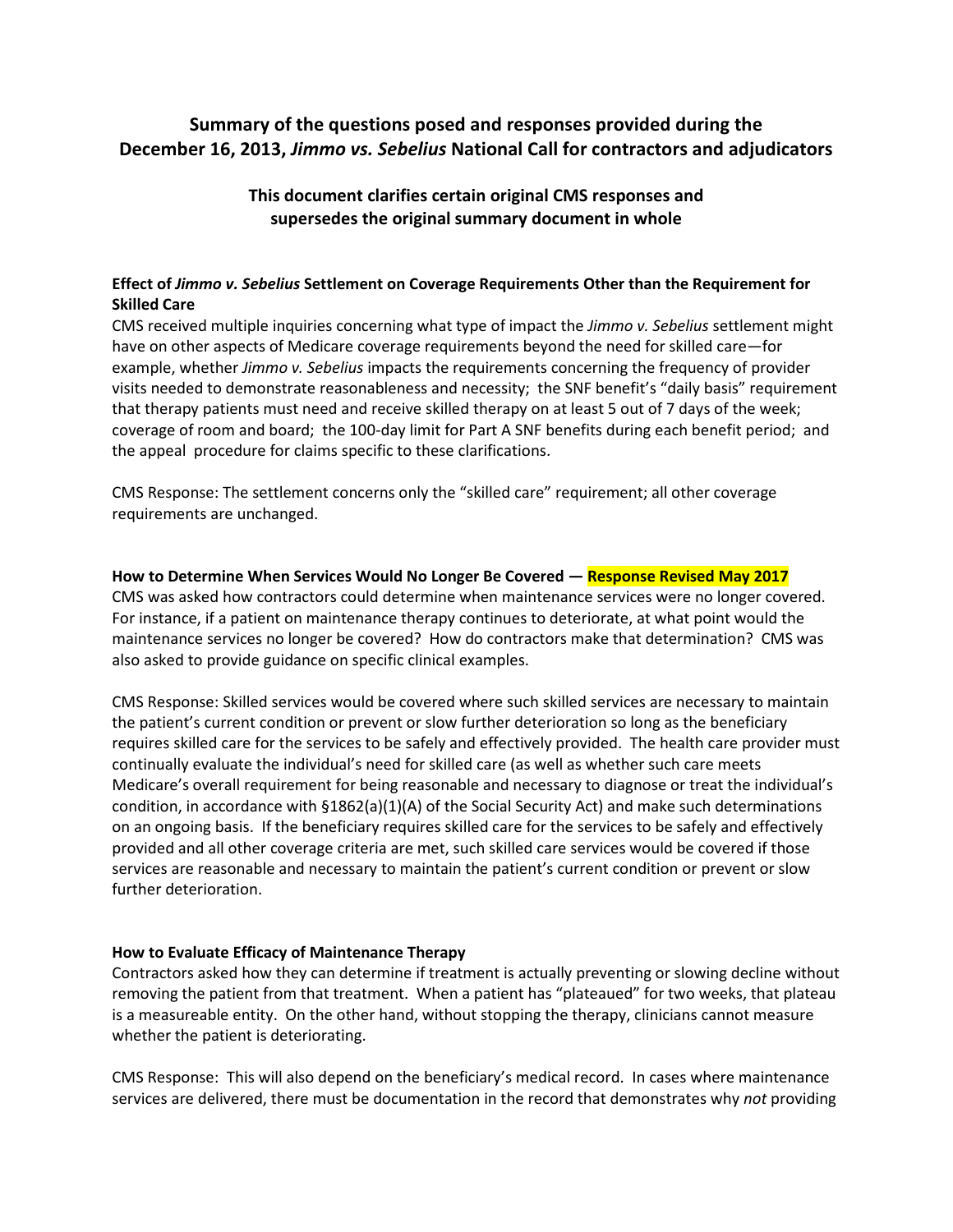the services would accelerate the beneficiary's natural rate of decline, based on the provider's clinical knowledge and experience or other evidence. Decisions and justifications should be evidence-based. For instance, when maintenance program is intended to slow further deterioration, efficacy could be demonstrated by showing natural rate of decline that has been interrupted. Maintenance services must still have specific treatment goals. If a person is continuously going downhill or declining, the services may not be meeting their goals.

**How to Distinguish Between Maintenance and Restorative Therapy — Response Revised May 2017** Contractors asked how to distinguish claims where the goal is restorative or rehabilitative from claims where the goal is maintaining or preventing decline in condition.

CMS Response: There is nothing specific in terms of coding on the claim that CMS uses to classify the services being provided as either restorative/rehabilitative or for maintenance. The documentation in the individual's medical record should indicate the nature of the services being provided and support the patient's need for skilled care, whether the goal of the care is to improve the patient's condition or to maintain, or prevent or slow further deterioration of, the patient's current condition.

#### **Appropriate Language for Denials — Response Revised May 2017**

Contractors requested some examples from the settlement of where a claim was denied inappropriately. Contractors also asked what sort of language would be appropriate for them to use when denying claims.

CMS Response: Denials stating that maintenance care is a non-covered service or that coverage requires an expectation of improvement are inappropriate. As stated previously, coverage of nursing and therapy services under the Medicare skilled nursing facility, home health, and outpatient therapy benefits does not turn on the presence or absence of a beneficiary's potential for improvement from those services, but rather on the beneficiary's need for skilled care.

We believe that there have been instances where a contractor used shorthand phrases when the actual basis for making the denial was that the patient did not have (or no longer had) a need for skilled care. In that instance, the contractor's use of a shorthand phrase is improper not only because it conveys the incorrect coverage policy, but also because it does not accurately analyze the claim. A beneficiary's restoration potential is not the deciding factor in determining whether skilled services are needed. So long as all other coverage criteria are met, coverage depends, not on the beneficiary's restoration potential, but rather depends on whether skilled care is required (along with the underlying reasonableness and necessity of the services themselves). Instead, in the event of a claim denial, contractors and adjudicators need to utilize precise language to describe why a claim is being denied using the correct coverage standards.

#### **Can a patient now qualify for maintenance therapy for life assuming that therapy is necessary to prevent or slow deterioration? — Response Revised May 2017**

CMS Response: Patients aren't evaluated once, with a determination that they are to receive skilled services indefinitely (i.e. "for life"). Rather the health care provider must continually evaluate the individual's need for skilled care and make such determinations on a continual basis in order to